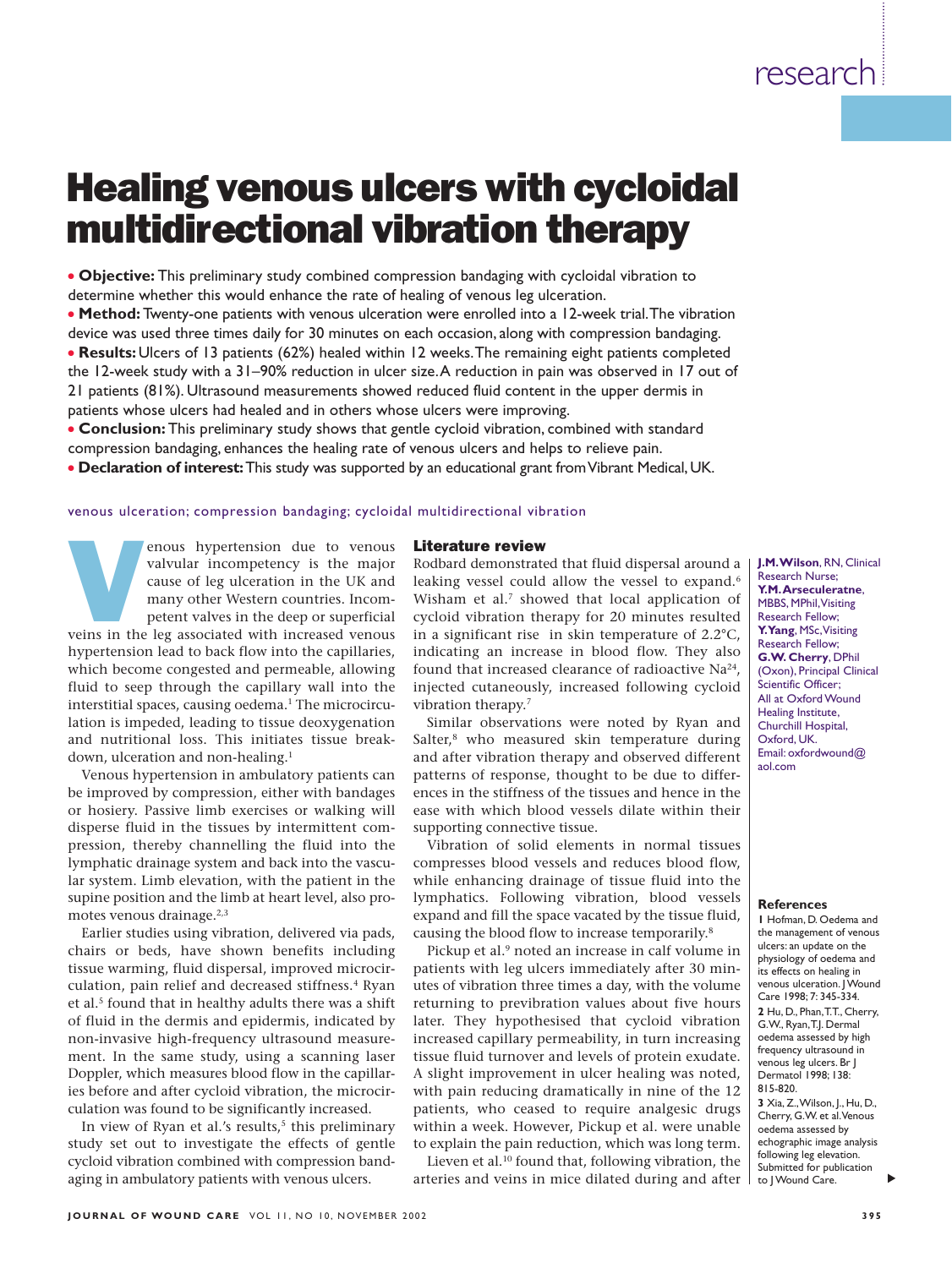# research

**4** Bierman,W. Influence of cycloid vibration massage on trunk flexion.Am J Phys Med 1960; 39: 219-224. **5** Ryan,T. J.,Thoolen, M., Yang,Y.The effect of mechanical forces (vibration or external compression) on the dermal water content of the upper dermis and epidermis, assessed by high frequency ultrasound. J Tiss Viab 2001; 11: 3, 97-101. **6** Rodbard, S. Capillary blood flow and fluid exchange regulation. Bibliotheca Anatomica 1973; 12: 366-375. **7**Wisham, L.H., Shaanan,A., Bierman,W.The influence of vibration on temperature and on clearance of radioactive sodium in human subjects.Arch Phys Med Rehab 1956; 37: 5-10. **8** Ryan,T.J., Salter, D.The effect of vibration on skin blood flow. Bibliotheca Anatomica 1977; 16: 180-184. **9** Pickup,A.J.,Alexander, S.,Gosling, R.G.The effects of cycloid vibration on leg blood flow and ulcer pain Paper presented at

Advances in Medicine Conference, Royal Society of Medicine, 1978. **10** Lieven, P., Leduc,A., Dewald, J.The use of multidirectional vibrations on wound healing and on the regeneration of blood and lymph vessels. In: Proceedings of the VII International Congress of Lymphology. Prague: Czechoslovak Medical Press, 1981. **11** Cameron, J., Hofman, D., Poore, S., et al. A

retrospective trial in the treatment of venous leg ulcers.Wounds 1996; 8: 95-100.

**12** Hofman, D., Ryan,T.J., Arnold, F. et al. Pain in venous leg ulcers. J Wound Care 1997; 6: 222-224. **13** Thomson, B., Hooper, P. Powell, R. et al. Four-layer bandaging and healing rates of venous leg ulcers. J Wound Care 1996; 5: 213-216. **14** Duby,T., Hofman, D., Cameron, J. et al.A randomized trial in the treatment of venous leg ulcers comparing short stretch bandages, four layer bandage system and a long stretch-paste bandage system.Wounds 1993; 5: 276-279.



**Fig 1.A patient trying the Vibro-Pulse pad**

treatment, but the lymphatics constricted during vibration and vasodilated after it. Surgically cut lymphatic vessels reformed significantly faster following vibration.10

Ryan and Salter's explanation for the effects of vibration was that it 'expedites the dispersal of tissue fluid lying between the more solid and vibrating elements of the tissues. Exercise and vibration, by aiding lymphatic pumping, cause tissue fluid pressure to fall. While vibration of the skin is in progress, the relatively stiff tissue components transmit vibration well, causing tissue fluid to be pumped into and along the lymphatics, reducing tissue pressure, at the same time as blood vessels are compressed and blood flow is reduced. When vibration stops the blood vessels are able to expand, the vibration having decreased both pressure and total volume of the tissue by decreasing the fluid content of the colloidal gel of the dermis.'8

# Methods

Twenty-one patients (six male, 15 female), with venous ulceration documented by light reflective rheography were enrolled into our 12-week study. Their ages ranged from 51 to 93 years (mean: 74). They had an ulcer duration of 1–48 months (mean: 11.1), with an initial ulcer size of  $0.75-28.75$ cm<sup>2</sup>  $(mean: 6.2cm<sup>2</sup>).$ 

The patients all had venous pathology and an ankle brachial pressure index (APBI) greater than 0.8, were able to maintain the treatment regimen themselves and gave informed written consent. Patients with acute infection or cellulitis, congestive heart failure, active arthritis or recent hip replacement were excluded as they are not suitable for vibration therapy.

Prior approval was obtained from the Central Oxford Research Ethics Committee (COREC). Following enrolment, patients attended clinic twice a week for dressing changes, or the research nurse visited the patient at home.

Doppler ultrasound and light reflective rheography were carried out to measure ABPI and venous refilling time respectively, in order to confirm the aetiology. A history of the ulceration, including the duration and the compression used,

was recorded. Setopress (Seton Healthcare) compression bandaging was applied following the dressing change to establish the degree of comfort and wear time. Setopress was chosen because it is comparable to the four-layer system in performance, safety and cost.<sup>11</sup>

Vibro-Pulse therapy (Vibrant Medical, Sheffield) has a three-dimensional cycloid action that produces a gentle vibration. The pad is placed under the lower leg, which is stabilised with a padded compression strap (Fig 1). The 24-volt device is connected to a transformer and has a hand-held control panel. Vibro-Pulse switches off automatically after a 30-minute treatment period. Patients were advised to use the Vibro-Pulse on their bed at home to promote venous drainage and for added safety.

### Study protocol

Vibro-Pulse was used three times daily in each patient's home for 30 minutes, with a minimum of three hours between treatments. Patients completed a treatment form, stating the time and duration of each treatment. The form also included a comments section.

At the twice-weekly dressing change, the leg was washed in warm tap water, dried and moisturised with 50% white soft paraffin and 50% liquid paraffin. A knitted viscose primary non-adherent dressing (Johnson and Johnson) was used as a primary dressing with a pad to absorb exudate. Tubifast (SSL International) was applied to the lower leg to protect the skin. Soffban (BSN Medical), a cotton wool bandage, was applied from the base of the toes to the tibial tuberosity to protect the malleoli and tibial crest, followed by the Setopress compression bandage.

### Outcome measures

The following assessments were undertaken weekly, either at the clinic or in the patient's home:

● Ulcer area: determined by tracing the circumference of the wound and monitored by photography

• Leg circumference for calculating leg volume: measurements at 4cm intervals from the malleoli to the tibial tuberosity were made and computer analysis was carried out using Limb Volume Calculator IBM version J

● Quality of life assessments (pain, odour, exudate).

Pain was assessed by the patient using a visual analogue scale,<sup>12</sup> where  $0 =$  none;  $1 =$  mild;  $2 =$  uncomfortable;  $3 =$  distressing;  $4 =$  horrible; 5 = excruciating.

The amount of exudate was established by the amount of strikethrough to the non-adherent dressing, pad or bandage (none, mild, moderate or heavy). Odour was determined by both the patient's and the research nurse's perception on a scale of none, mild, moderate, offensive.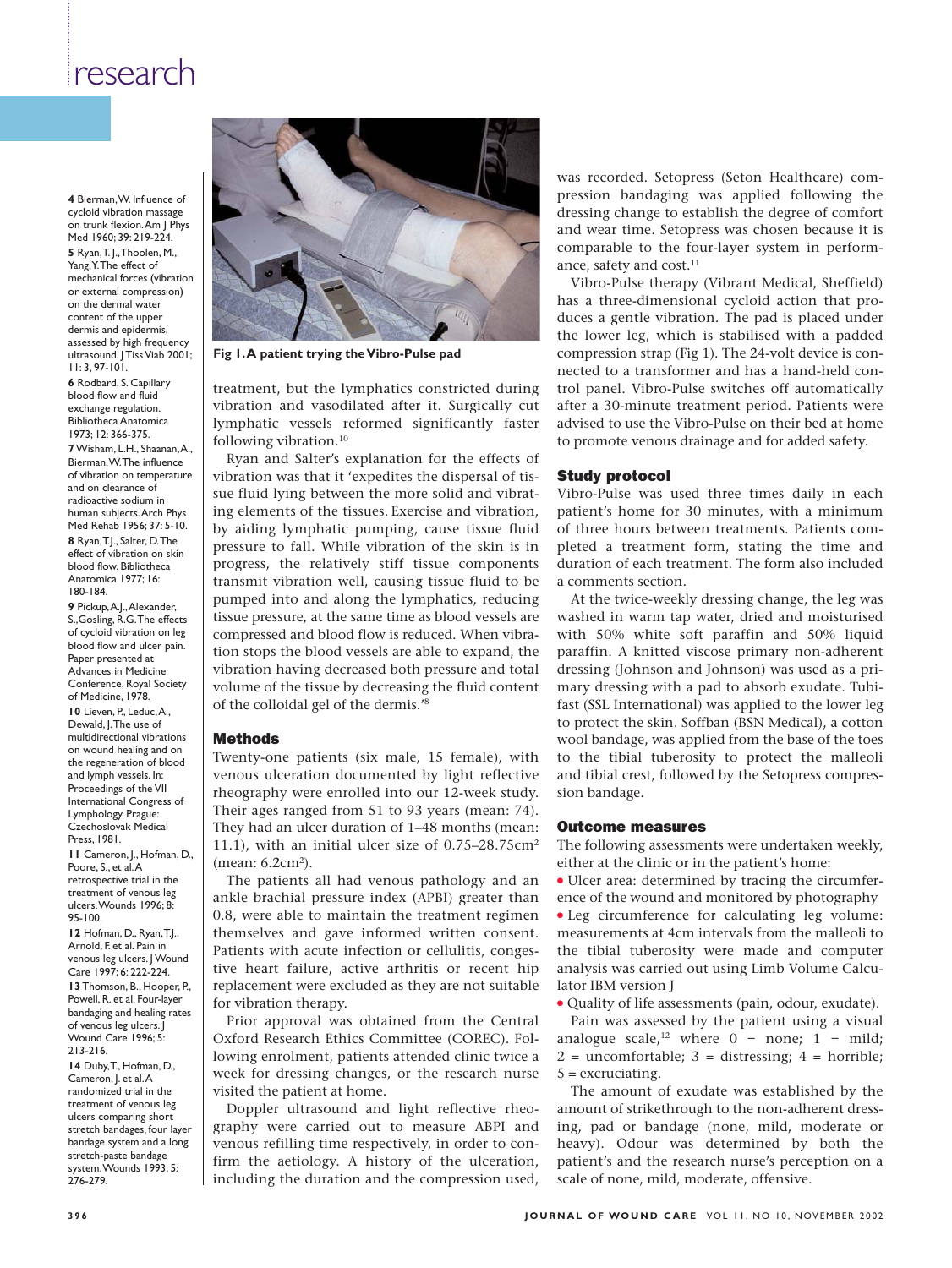# research

At four-weekly intervals, Dermascan Ultrasound was used to determine tissue hydration levels and the dermal structure on both lower legs. Predetermined areas at three points of each leg — lower (ankle), middle (calf) and upper (below knee) were documented at the first scan to ensure the same area was scanned in subsequent visits. Analysis of pre- and post-study ultrasound results was used to assess morphological changes, including tissue oedema. The pre-treatment scan served as the control to monitor oedema.

# **Docults**

All 21 patients participated in this study. Thirteen (62%) healed completely over a mean duration of seven weeks (range: 4–12). The average size of these healed ulcers at the start of the study was 3.6cm<sup>2</sup> (range: 0.75–7.75cm2) and the mean duration was eight months (range: 1–48).

Of the eight patients who had not healed by 12 weeks, three had leg ulcers greater than 10cm2 (mean: 18.25cm2; range 12.5–28.75cm2) at the start of the study, with a mean duration of 29 months (range: 4–48). These patients showed a reduction in ulcer size of 63–65% at the end of the study. The other five patients had ulcers less than 10cm2 (mean size: 6.55cm<sup>2</sup>; range: 2–9cm<sup>2</sup>) and a mean duration of eight months (range: 2–24). They showed a reduction in ulcer size of 31–90% at the end of the study.

# **Quality of life assessments**

All patients managed their therapy at home and found it pleasant, relaxing and compatible with their lifestyle. Three patients said it helped their mobility. ● **Pain** There was a reduction in pain in 17 of the 18 patients (94%) who were experiencing pain at the start of the study (Fig 2). Six patients with 'mild' pain and four with 'uncomfortable' pain reduced to 'no pain'. One patient with 'horrible' pain and one patient with 'excruciating' pain reduced to 'mild'



pain. Three patients had no pain throughout the study and one patient's pain increased from 'distressing' to 'horrible'.

● **Exudate** There was a reduction in exudate in 11 of the 21 patients (52%). Fourteen patients experienced no wound odour during treatment, and in four patients the wound odour resolved. In the remaining three patients wound odour fluctuated between none, mild or moderate.

● **Oedema reduction** Computer analysis of the circumferential measurements of the lower leg showed up to a 15% reduction in limb volumes (Fig 3). This gross reduction correlated with the ultrasound analysis, which showed a reduction of fluid content in the upper dermis of patients who had healed and in those whose ulcers were reducing in size.

# **Discussion**

Duration and ulcer size are well-known factors associated with delayed healing. In this study 62% of the patients healed within 12 weeks with the com-



▲